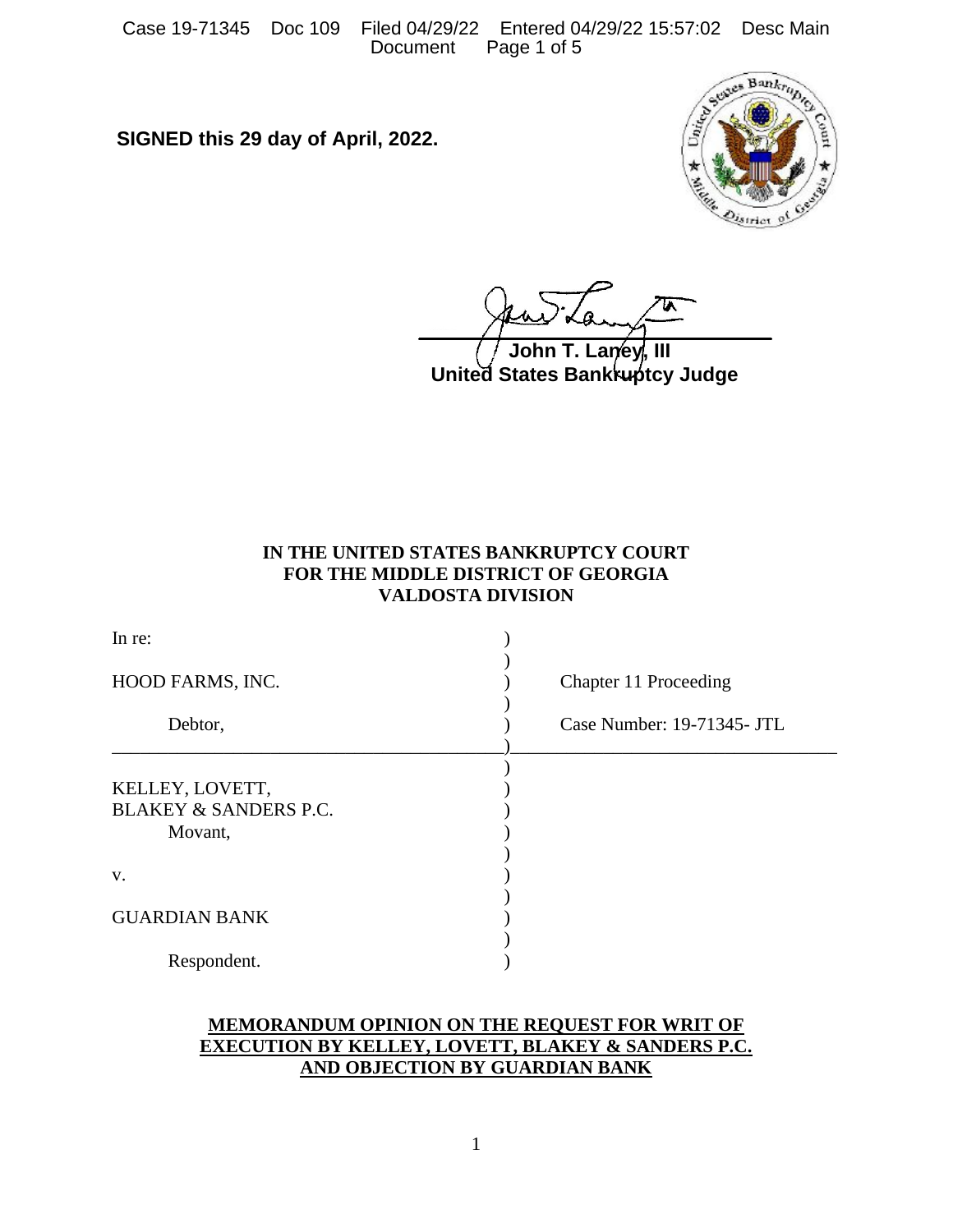### **I. PROCEDURAL POSTURE AND FACTS PLED**

Hood Farms filed for Chapter 11 bankruptcy on November 4, 2019, and on November 27, 2019, the Court approved Kelley, Lovett, Blakey, & Sanders P.C. ("KLBS") as counsel for the Debtors. (Docs. 1, 23). KLBS filled two motions for compensation, one in December 2020 and one in September 2020 and the Court entered orders approving compensation. (Docs. 87, 94, 99, 101). On March 17, 2022, KLBS filed a writ of execution against Hood Landscaping Products listing the judgment amount as \$10,216.78, the same amount requested and awarded in September 2020 (Doc. 101, 104). Guardian Bank objected to issuance of a writ of execution to KLBS for its attorneys' fees on March 7, 2022. (Doc. 106) Both parties submitted briefs to the Court and the Court heard final arguments on the matter on April 27, 2022. (Docs. 107, 108).

#### **II. DISCUSSION**

In its objection, Guardian Bank argues that a writ of execution is inappropriate for the collection of attorneys' fees in a bankruptcy case. This Court agrees.

Rule 7069 incorporates the Federal Rule of Civil Procedure 69 which states, "a money judgment is enforced by a writ of execution…" KLBS argues that a final order awarding attorneys' fees is a judgment under the definition of Bankruptcy Rule of Civil Procedure 7054. However, their argument focuses merely on whether the award is a judgment but fails to qualify an award for attorneys' fees as a money judgment. Assuming the word "money" in "money judgment" is surplus language violates the cannons of statutory interpretation. *See TRW Inc. v. Andrews*, 534 U.S. 19, 31 (2001) ("It is a cardinal principle of statutory construction that a statute ought, upon the whole, to be so construed that, if it can be prevented, no clause, sentence, or word shall be superfluous, void, or insignificant.") (internal quotations omitted).

2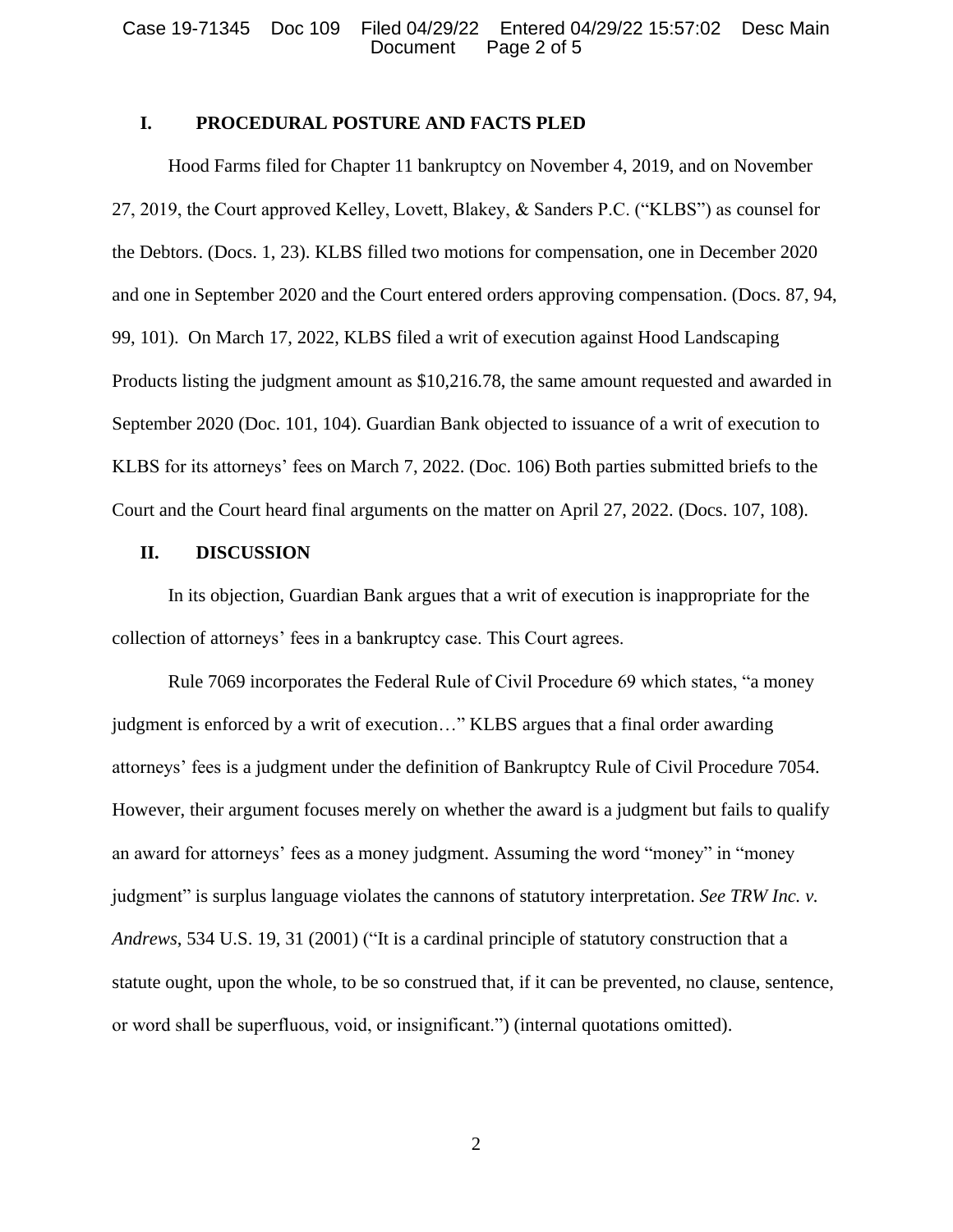#### Case 19-71345 Doc 109 Filed 04/29/22 Entered 04/29/22 15:57:02 Desc Main Document Page 3 of 5

The Eleventh Circuit distinguished the broader definition of judgment from a money judgment in *Ziino v. Baker*, 613 F.3d 1326 (11th Cir. 2010). Mr. Ziino had an allowed claim against his former domestic partner, the debtor, and requested a writ of execution against the debtor's assets based on that claim. *Id.* at 1327. On appeal, the Eleventh Circuit denied Mr. Ziino's request for writ finding that a claim against a bankruptcy estate is not a monetary judgment for purposes of Rule 7069. *Id.* at 1329. The Court found that Mr. Ziino possessed an allowed claim, not a money judgment, and issuing a writ for an allowed claim would be inappropriate. *Id.* While Mr. Ziino had a non-administrative claim in that case, courts that have addressed writs of execution for attorneys' fees have followed the *Ziino* decision and found writs of execution for that the purpose of collecting attorneys' fees inappropriate. *See In re Soelberg*, 2019 WL 3805980 (Bankr. D. Idaho 2019); *In re Trigee Foundation Inc.,* 2017 WL 3190737 (Bankr. D.C. 2017); *In re 3019, LLC*, 2014 WL 1655415 (Bankr. D.C. 2014).

Further, KLBS's motions for compensation were contested matters, not adversary proceedings and adversary proceedings are the only appropriate channel for receiving a money judgment in a bankruptcy case. Applications for compensation are contested matters, not matters brought under Federal Rule of Bankruptcy Procedure Rule 7001. *See generally In re Torres*, 2020 WL 889347 (Bankr. D.P.R. Feb. 24, 2020). This Court has previously denied granting a money judgment to a party because the matter was not brought as an adversary proceeding under Rule 7001. *In re Doll & Doll Motor Co*. 448 B.R. 107. (Bankr. M. D. Ga., 2011). *See also In re Montgomery*, 262 B.R. 772, 775 (B.A.P. 8th Cir. 2001) (finding the bankruptcy court should have stopped a hearing on a motion for relief from the stay during which a party may have had a colorable claim to recover property because it was not brought as an adversary proceeding); *In re Estes*, 185 B.R. 745 (Bankr. W.D. Ky. 1995) (remanding a debtor's request for turnover of

3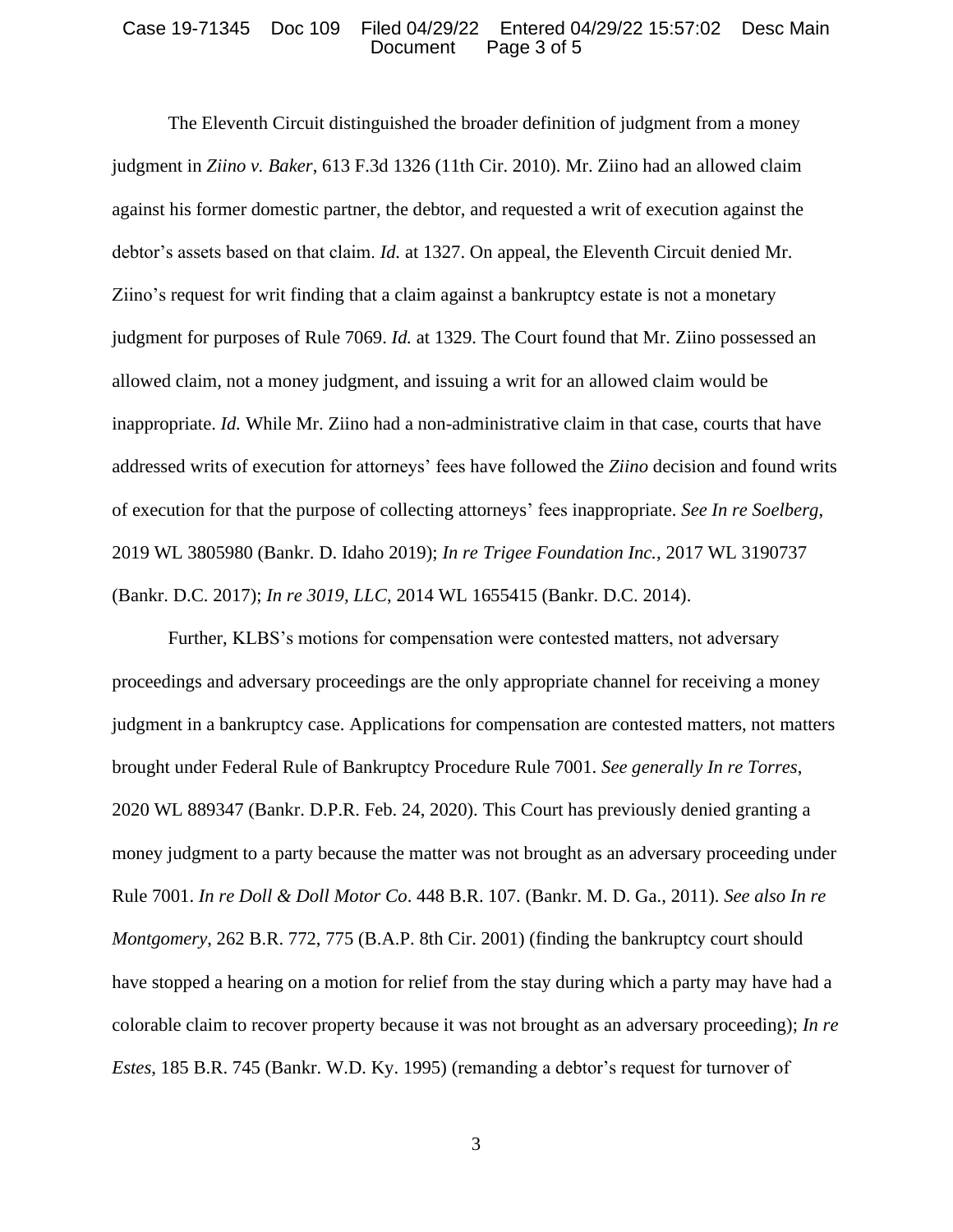#### Case 19-71345 Doc 109 Filed 04/29/22 Entered 04/29/22 15:57:02 Desc Main Document Page 4 of 5

property because it was not brought as an adversary proceeding*); In re Lionel Corp.,* 23 B.R. 224, 225 (Bankr. S.D.N.Y. 1982) (finding a motion requesting the court to order a debtor to pay expenses due "procedurally defective" because it was not brought as an adversary proceeding). Without bringing an adversary proceeding, KLBS could not have been entitled to a money judgment and would not be entitled to a writ of execution under Rule 7069.

KLBS argues that Federal Rule of Bankruptcy Proceeding Rule 9014(c) applies Rule 7069 to contested matters. Rule 9014(c) applies several discovery rules from Part VII of the Rules to contested matters and a request for attorneys' fees is a contested matter; Rule 7069 includes a provision discussing obtaining discovery in the aid of judgment or execution. Rule 9014(c), however, does not apply Rule 7070 in contested matters, and Rule 7070 gives the Court the power to divest the party of property. Because Rule 7070 does not apply in contested matters, the Court does not have the authority to enter a writ of execution in a contested matter, only in an adversary proceeding.

A writ of execution for attorneys' fees in a bankruptcy case would also violate the priority rules outlined in the Bankruptcy Code. By levying a debtor's property, an attorney could move from having an administrative expense claim to a secured claim. The Supreme Court has stated, "[t]he priority system applicable to those distributions has long been considered fundamental to the Bankruptcy Code's operation." *Czyzewski v. Jevic Holding Corp*., 137 S. Ct. 973, 984 (2017). Court cannot permit actions that violate the priority system outlined in the Bankruptcy Code. Therefore, the Court cannot allow an attorney to circumvent the priority system by transforming an administrative claim into a secured claim by issuing a writ of execution.

4